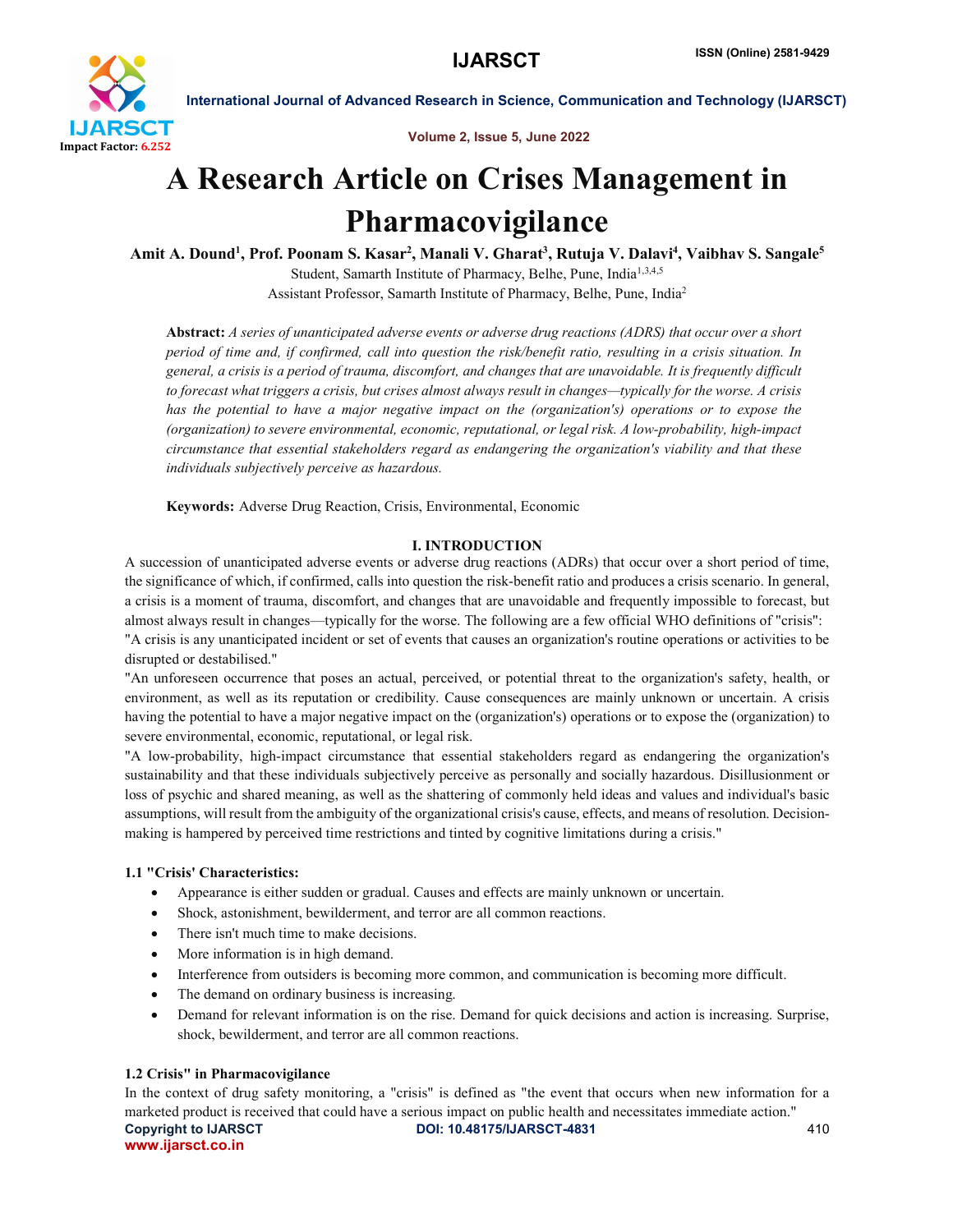

### Volume 2, Issue 5, June 2022

brand-new Typically, the information that leads to a crisis is related to pharmacovigilance issues, such as immediate safety concerns. However, it is sometimes linked to both quality and safety concerns, such as product contamination causing safety concerns. The crisis is frequently triggered by unprompted reporting, and it is most likely to happen in a country with a well-developed pharmacovigilance system. The information may not be public at the time the crisis is recognised; but, if it becomes public, addressing the problem with appropriate communication is critical, as public trust is at danger. Even if there isn't enough material to start a crisis, excessive media exposure might lead to public anxiety about a product. As soon as a crisis scenario arises, the relevant authorities must shift into "crisis-management" mode. Immediate steps must be made to begin a pharmacovigilance inquiry to confirm or refute the signal. The findings of such a probe must be documented. Simultaneously, health officials must communicate with medication makers in order to prepare for possible legal action and the installation of regulatory measures that may be necessary to ensure the medicine's safe use. There may be occasions when no regulatory action is required, and such a circumstance must be documented. The total time required to deal with a crisis will vary depending on the severity, volume, and type of crisis, but the recommended procedures should be flexible enough to allow for the implementation of emergency safety measures as needed. In crisis management, all interested authorities and stakeholders must work closely together as a matter of principle.

# 1.2 Objectives

- The goal of crisis management is to minimize potential harm and allow the business to resume its strategy execution.
- Many problems, Giorno reminded the audience, threaten to destroy one's reputation.
- In fact, during a crisis, reputation is frequently the most vulnerable asset.
- Understand the role of crisis management in a typical organization and assist in the formulation of a crisis management plan.
- Understand and address post-crisis trauma; seek to return individuals to employment following a crisis; and be aware of the consequences of law enforcement decisions.

## II. MANAGEMENT OF CRISIS

According to the World Health Organization, crisis management is a process by which organizations, in conjunction with external stakeholders, prevent or efficiently handle crises. "Normally, all stakeholders work together to anticipate and avert a crisis scenario, but when one arises from any cause, a well-thought-out plan is put in place to ensure a swift, efficient, and effective response. The balance between the good and negative results is used to determine the success of such an operation. As a result, a crisis management plan's goals are as follows: To foresee and avoid a crisis. To achieve a good balance between the two. To continue with the existing business, there are both positive and negative effects. Capacity to learn lessons in order to deal effectively with similar events in the future.



### Fig. 1 Management of crisis

Copyright to IJARSCT DOI: 10.48175/IJARSCT-4831 411 www.ijarsct.co.in From the moment a hazardous problem arises until it is resolved, crisis management necessitates the ability to assess, understand, and react in order to deal with it. Developing criteria to designate a situation that constitutes a crisis,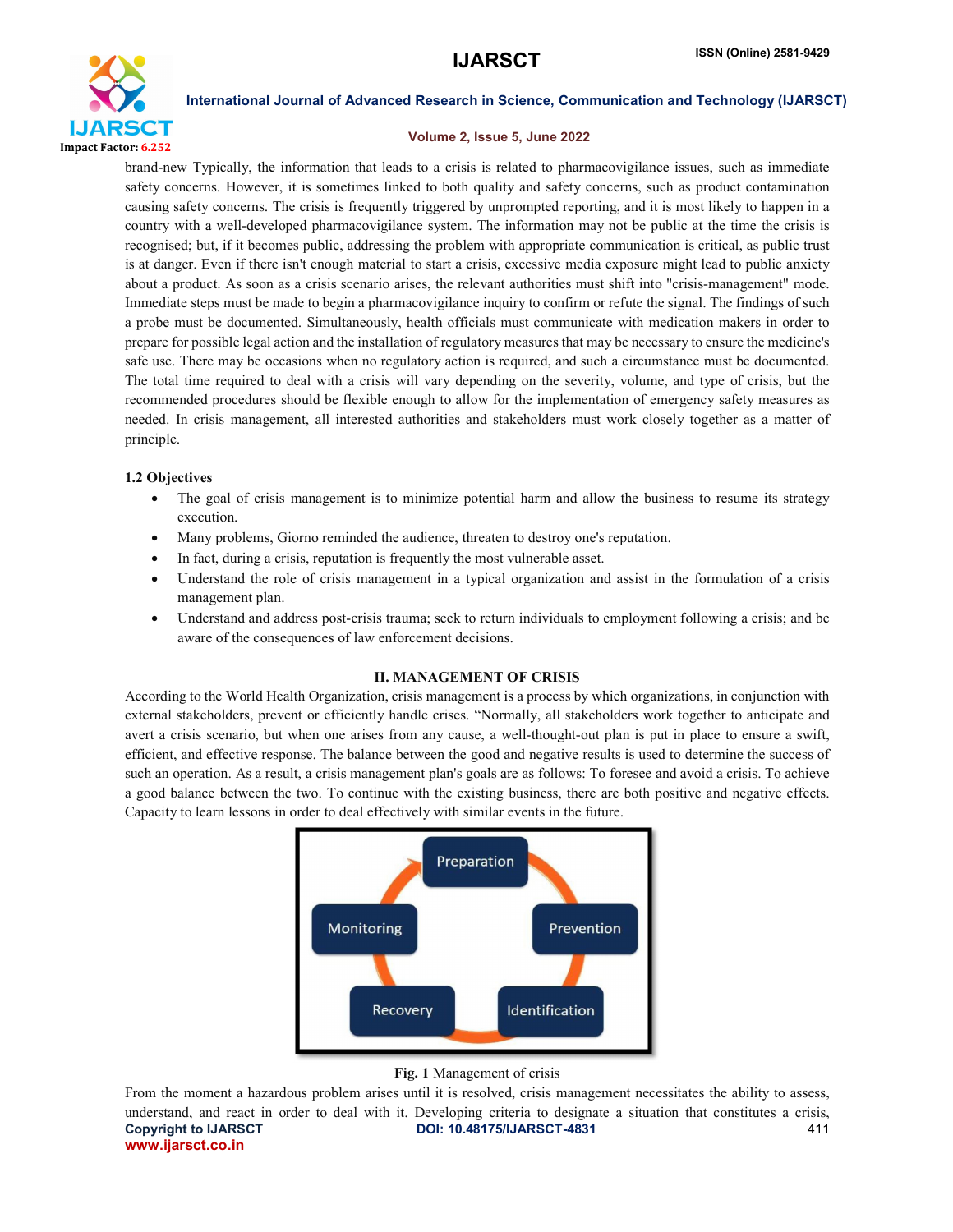

# Volume 2, Issue 5, June 2022

establishing a trigger mechanism to commence response, and establishing effective communication during the response phase are all part of crisis management. To deal with any unanticipated circumstance, a framework of crisis management strategy for immediate response, which mostly employs current organizational structures and management, should always be in place.

# 2.1 Crisis Management Cycle

Each crisis situation is unique, and dealing with it necessitates a tailored approach. However, based on fundamental principles, a universal model can be developed that can be used in most cases with minor alterations. As mentioned below, this universal model must take into consideration a number of essential factors.



Fig. 2 Management of Crisis Cycle

# 2.2 Stages of Crisis

# A. Pre-Crisis Condition

The conditions and factors that are regarded to be responsible for eventually leading to a crisis are not just tied to immediate occurrences, but also to the organization's entire culture and working environment. This culture becomes an inextricable element of the organization's working environment, and it is frequently identified by outsiders and insiders as a potential contributory cause of catastrophe. The following are some of the organizational practises that frequently encourage the onset of a crisis: Poor management, immaturity, and inward-looking Analysis and risk management skills are not well organized. Not paying attention to unfavourable incidents that have been documented. The substantial damage was caused by a lack of preparation for dealing with the crisis. The pre-crisis circumstances are critical in determining the course of action during the crisis and the post-crisis impact. As a result, it is critical that all organizations think beyond their borders and build solid working relationships and communication channels with other supporting organizations that can provide critical assistance not just during crisis detection but also during crisis management.

# B. Crisis Response

Copyright to IJARSCT DOI: 10.48175/IJARSCT-4831 412 www.ijarsct.co.in The ability to respond to a crisis in a timely, effective, and mature manner is critical in determining the eventual outcome. When the pre-crisis factors indicated above dominate an organization's working culture and preparedness to cope with the crisis is weak, an immature rapid response is visible as a result of the organization's surprise, shock, denial, and defence. Furthermore, if the company tries to take quick action based on how many people perceive the problem, the results are frequently not just unsuccessful but also harmful. As a result, it's critical to educate, train, and equip the affected personnel to deal with the situation and prevent making hasty decisions. When confronted with real-life events, even the most trained professionals might react inappropriately. A business crisis management plan should always include an instant appropriate, effective, and mature crisis response in the form of a first response to a scenario. The next phase in crisis response is to notice the situation and respond immediately by forming a response team. The response team must devise a strategy, with the collection, analysis, and processing of all pertinent data being the most crucial first step.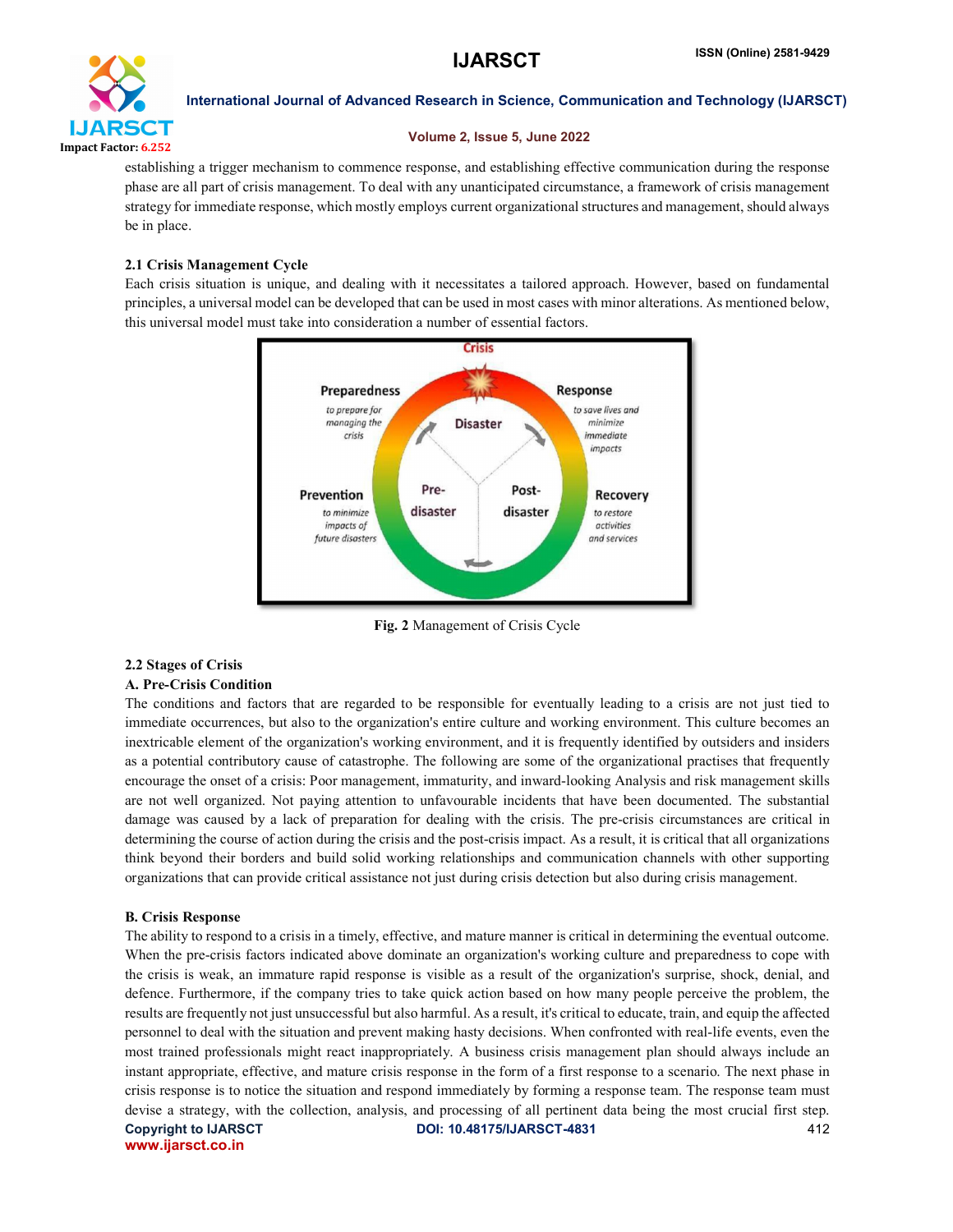

## Volume 2, Issue 5, June 2022

Following that, the entire unit is mobilized, and the plan is put into action. During crisis management, it is critical to maintain effective communication both within and outside of companies. There should be no communication gap between decision-making sources and plan implementation, which may be accomplished by keeping the communication chain as short as feasible, since this enhances the rate and quality of performance while reducing the chances of misinterpretation. When confronted with a crisis, an initial engagement with a mature immediate response is likely to calm the acute manifestations, allowing for the formulation of a more detailed plan to cope with the incident.



Fig. 3 Stages of Crisis Management

# C. Post Crisis Condition

In the aftermath of a crisis, it's critical to look back at the entire process and note the positive and negative parts of the actions made. Documentation of activities connected to detection, immediate and delayed responses, and post-crisis consequences is also critical. Furthermore, it is critical that the business learns from the occurrence and communicates the lessons to all parties involved so that effective preventative and corrective actions are well-documented and become an intrinsic part of management planning and training.

# 2.3 Crisis Management Model

Designing an effective, durable, and flexible crisis management strategy that combines positive planning and response into regimens is critical to limiting the impact and duration of an event. With the many stages of the crisis management cycle in mind, a crisis management model can be created.

# A. Pre-Crisis Planning

Organizations can be either crisis prone, i.e. ill-prepared and likely to handle the crisis badly, or well-prepared to meet the crisis and capable of reacting efficiently to emergencies, depending on their level of preparedness to confront the crisis. The rapid collection of information and data, as well as its subsequent analysis, is critical for detecting an impending disaster. At all times, an appropriate source of information is available. Access to effective communication channels in order to collect as much information as feasible as quickly as possible. Availability of workers who are always well-informed about their tasks and responsibilities in order to properly channel information. The presence of a very efficient method for documenting all information.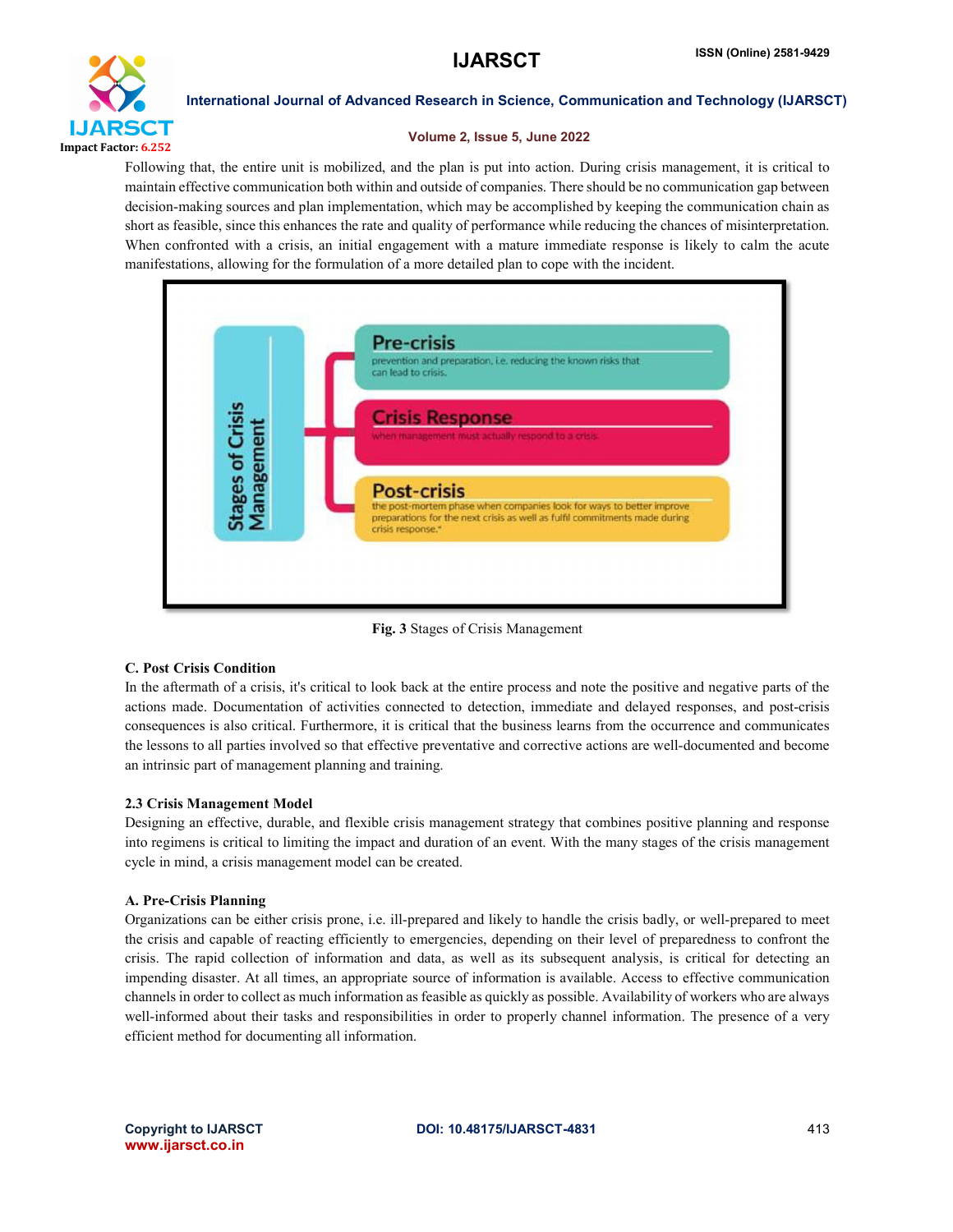

# 25CT Impact Factor: 6.252

International Journal of Advanced Research in Science, Communication and Technology (IJARSCT)

### Pre-Crisis **Crisis** Evaluation, **Management** Planning **Management** Modification Processes Post-Crisis Systems Manuals **Issue Impact Post-Crisis** Crisis Recovery, Training, Management Preparedness **Business** Simulations Resumption EFFECTIVE CRISIS **MGMT** Crisis Early Warning Management canning **Crisis Event** Crisis Management Prevention System **Issue and Risk** Activation/ Management Response Crisis Emergency **Issue and Crisis** Recognition **Response Management Relational Model ©** C Issue Outcomes P/L 2007

### Volume 2, Issue 5, June 2022

Fig. 4 Crisis Management Model

Procedures for immediately mobilizing the crisis management team to design and implement a crisis management strategy are available. The major goal of pre-crisis planning is to establish a working environment that is sensitive enough to detect a crisis as soon as possible while keeping in mind the appropriate feelings and perceptions among stakeholders. It is considerably more critical to promote communication and build confidence among parties in emotionally charged situations involving vulnerable populations. It's more vital to learn from past mistakes than to keep them hidden. Promoting a high level of transparency and honesty is also critical.

### B. Crisis Handling

As soon as the crisis is recognized, the crisis management team must take all necessary precautions to avoid a hasty response and design and implement a detailed strategy as soon as feasible. Although the nature of the crisis will play a big role in the planning and implementation of a crisis management strategy, there are some general guidelines to follow: Making the optimum use of all available resources, both human and financial. Plans must be established and implemented with care to ensure that the rights and feelings of all stakeholders are adequately respected. Maintain great communication and coordination among team members to ensure that the situation is implemented smoothly. Maintain great team communication with various authorities both inside and outside the company so that essential assistance can be provided as needed. Review ongoing measures on a regular basis and make changes as needed for a better outcome. Even if the best possible plans are planned and implemented in accordance with the circumstances, negative results will exist alongside positives, and trade-offs may be necessary. At times, situations will be unsalvageable. However, such incidents should not be used to justify not investing human and financial resources in crisis preparedness and planning.

### C. Post-Crisis Review

Once the problem has been resolved, it is critical to assess the entire process of crisis management plan development and planning. Genuineness and objectivity are required in the review. This will aid in identifying faults made during the recent crisis' preparation and handling, as well as additional actions that could have been taken to better the outcome and measures to be included in future planning. Case histories must be written so that they may be analyzed later by experienced experts, whose opinions can be used to make required changes to the present system or to add new dimensions to it. All available technical abilities must be used with the highest wisdom while keeping emotional sensitivities in mind, and the value of a thorough critical evaluation cannot be overstated.

www.ijarsct.co.in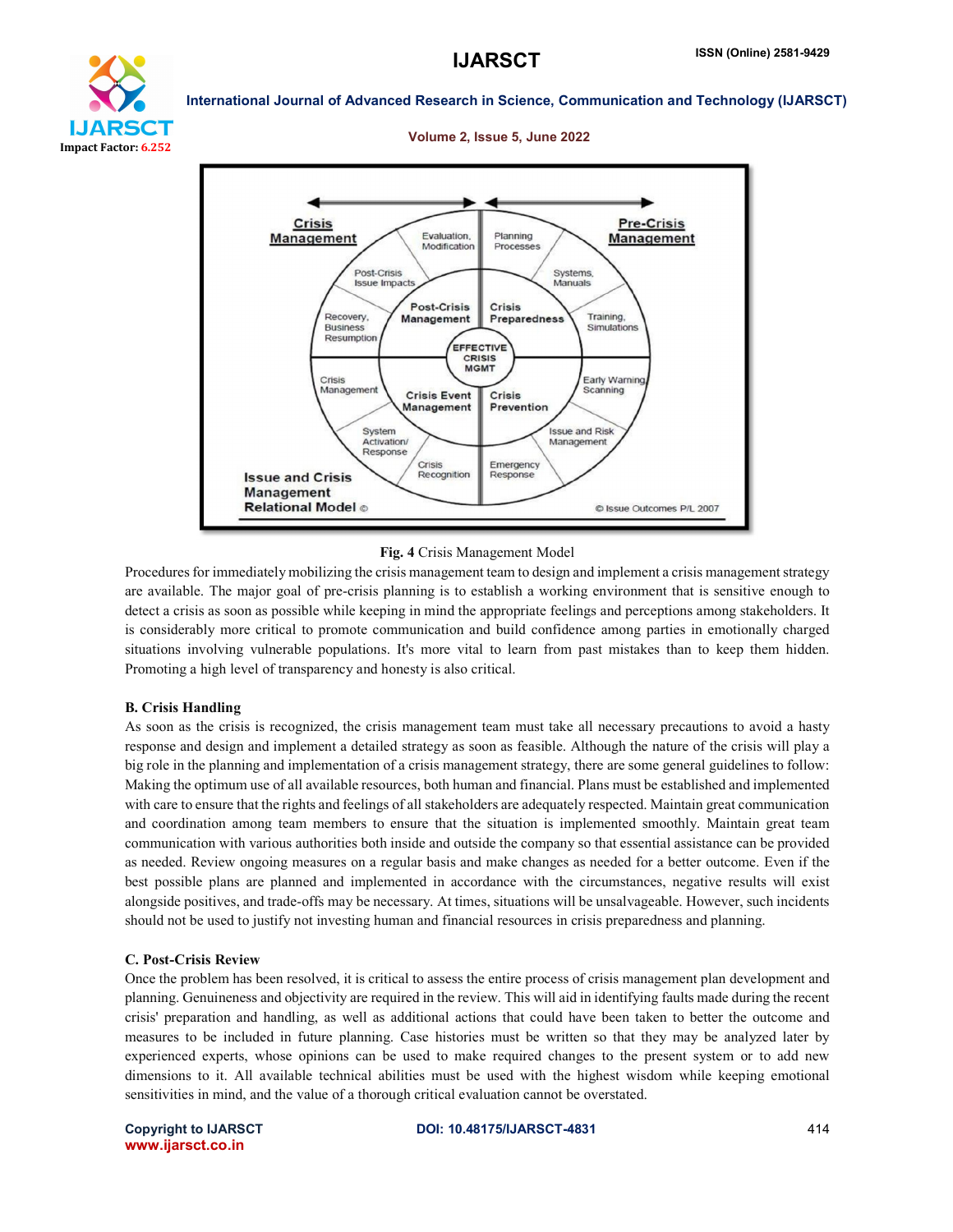

### Volume 2, Issue 5, June 2022

### D. Planning For Crisis Management

The entire process is supposed to function smoothly in an organized and methodical manner if the organizations are appropriately prepared and have adapted procedures to develop an efficient model of crisis management as defined above. The fundamental goal of crisis management planning is to provide direction and advise for the creation of effective crisis management plans, as well as the successful review of current ents. It is arrangements that allow the aims to be met. It is critical that the organization has well-rehearsed plans that can be put into action on short notice. Various components of a crisis management plan can be established and implemented using the crisis management model outlined above. The need of having a proper crisis management plan is emphasized.

# E. Establishing a Strategic Crisis Planning Team

A strategic crisis planning team, consisting of a core group of managers, should be formed. Members who are not managers may be included in the team. Individuals on the team come from a variety of departments and levels within the company. The team should be in charge of its own actions and report to the Chief Executive or the Board. When the strategic crisis management team is made up of the typical Senior Management Team, special meetings to discuss crisis management concerns are required.

### F. Scanning the Existing Structure

A detailed and thorough examination of the present organizational structure for emergency preparedness. A questionnaire designed by the Institute of Crisis Management can be used for this purpose. The questionnaire asks questions about the following topics to provide a thorough screening: Time required for the management team to gather in the event of a crisis occurring outside of normal business hours. Details of the emergency plan, including suitability, rehearsal problems, and advantages and negatives in compared to similar plans from other organisations. Employees' understanding of their duties and responsibilities. Internal organisational problems might emerge during a crisis, obstructing the performance of the plan during meetings called for others and causing company loss.

### G. Gathering information

It is critical to ask as many questions as possible and gather essential information during the early stages of planning in order to reinforce corrective measures and strengthen the planning. The management manual for the Uppsala Monitoring Center (UMC) includes some of the questions. The scope of data collection can be expanded further to better understand: Threat sources that may exist Names and contact information for all individuals and groups involved. The main worries, sensitivities, and interests of everyone affected by the situation. The full spectrum of potential risks in terms of magnitude, severity, and impact. The process of gathering information should be as collaborative as possible, with individuals and groups from both inside and outside the organization invited to participate.

### III. RESULT AND DISCUSSION

The crisis management system is critical in the identification of causes and effective planning to direct things all the way to the system's endpoint for prioritising the issue and enacting policies. Tzeng agreed with the findings, stating that the medical institute's policies and operations should be centred on the crisis management system.

Copyright to IJARSCT DOI: 10.48175/IJARSCT-4831 415 www.ijarsct.co.in As a result, caution should be exercised in dealing with the crisis in terms of timing, decision-making, plan implementation, good communication between officials and the public, and trust between them. Communication is the most effective strategy for considerably resolving the situation, according to Vorobeychi, who also believes that communication helps individuals collaborate. Furthermore, Blackburn stated that meaningful and informative interaction between individuals is a necessary and pragmatic component for achieving positive outcomes at many levels. As a result, the task force must educate themselves on the value of communication. In a healthcare crisis, stress management is a critical role in reducing the stressed atmosphere through mutual understanding. This is true of a stress management strategy for employees or superiors in the workplace in the event of an emergency. As a result of the lack of a stress management system, extreme stress reduces job performance, workability, depression, and conflicts between colleagues or superiors, which leads to mismanagement and the development of more severe conditions. As a result, it is the obligation of individuals, employees, and management or governing bodies to analyze the situation as soon as possible, consult with task force officials, and plan accordingly to successfully confront crisis conditions with minimal damage.